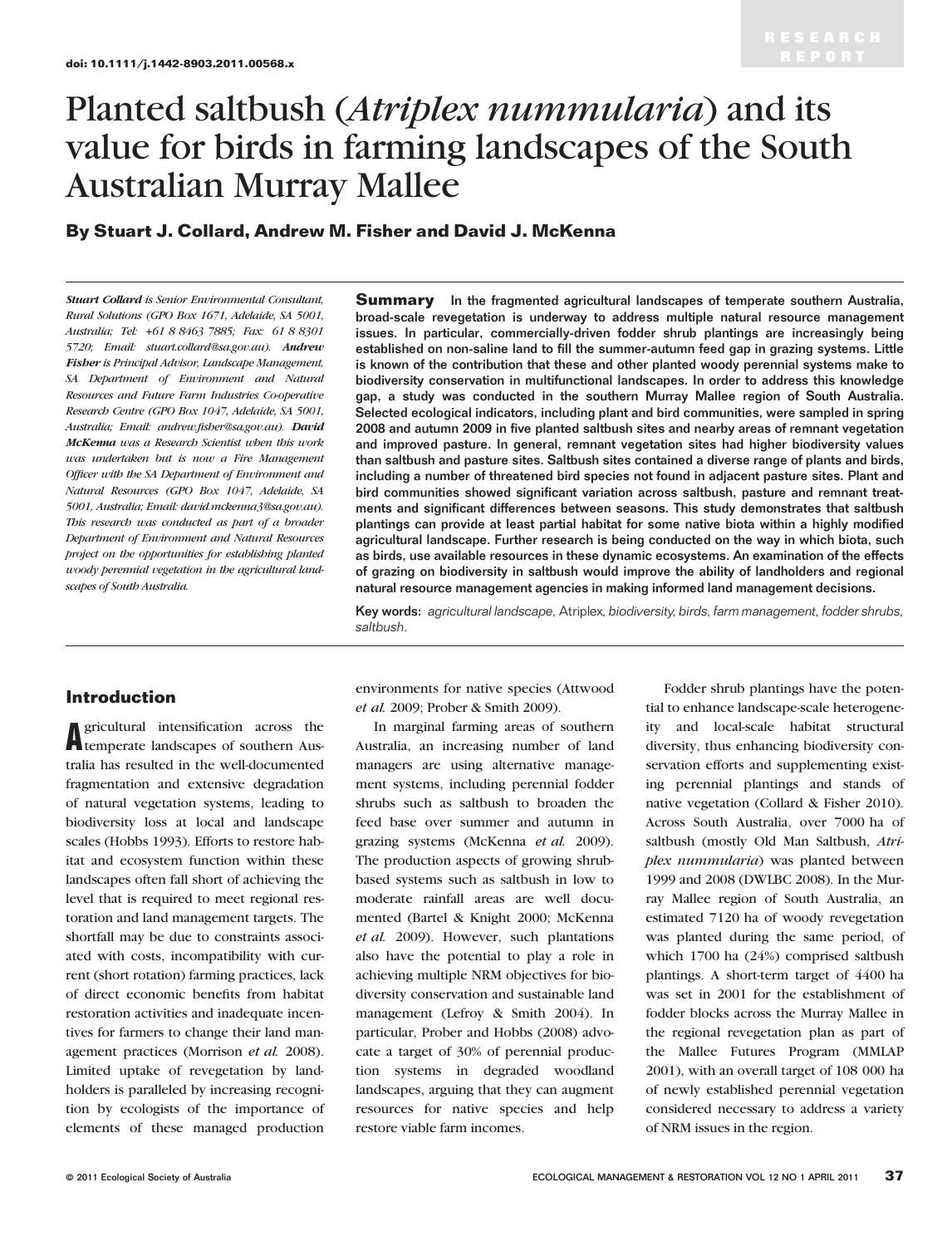The increase in structural complexity resulting from the establishment of large areas of planted woody vegetation may provide important resources for native biota when considered at a regional level (Munro et al. 2007; Smith 2009; Collard & Fisher 2010). Despite its growing presence in the agricultural landscapes of temperate Australia, few published studies have assessed the value of planted saltbush for biodiversity. Exceptions are Norman et al. (2008) who examined plant and invertebrate assemblages in saltbush plantings on salt-affected land in south-western Western Australia and Seddon et al. (2009) who sampled bird species in planted saltbush alleys in western New South Wales. Despite a number of published articles that have identified the potential benefits of fodder shrub systems for biodiversity (e.g. Millsom 2002; Newton & Yunusa 2002; Lefroy et al. 2005), few studies demonstrate which species inhabit these plantings or which resources they are utilising.

This article presents findings from components of a preliminary investigation examining key indicators of biodiversity in Old Man Saltbush plantings. The aim of the study was to improve understanding of the biodiversity and resource values associated with planted saltbush compared with other landscape elements that exist along a gradient of structural complexity and agricultural management intensification. We sought to establish the structural and compositional features of the saltbush vegetation, to compare these features with those of other land uses and to determine which faunal taxa (birds) were associated with these different landscape elements.

# Methods

### Site selection

Study sites were located within a highly fragmented agricultural landscape near Pinnaroo (35°15′37.31″S, 140°54′30.47″ E) in the southern Murray Mallee region of South Australia. Potential sites were identified using a combination of spatial imagery (aerial photos) and previously recorded locations of saltbush plantations from a range of databases. Further consultation

with saltbush contractors and local farmers also helped to identify potential sites. Within the target area, fifteen study sites (>2 ha) were selected, comprising five replicates of three different land management 'treatments', namely: (i) saltbush plantation – fodder blocks of Old Man saltbush  $(A. nummularia) >3$  years old, typically planted in a regular grid pattern with planted or volunteer native and exotic groundcover of grasses and herbs, grazed by sheep annually during late summer and autumn, (ii) improved pasture – areas of fallow cropping land adjacent to sampled saltbush patches, comprising a mix of native and exotic grasses and herbs, grazed by sheep year round, and (iii) remnant vegetation – isolated patches of native mallee vegetation with largely intact canopy and shrub layers and light to moderate grazing and disturbance of understorey and ground cover vegetation by rabbits and infrequently sheep.

## Sampling protocols

Sampling was conducted to investigate differences in the structure and composition of the vegetation across treatments and to record the bird species using these respective treatments.

The indicators sampled were selected to represent aspects of biodiversity relevant to fragmented, multiple-use agricultural landscapes. Plants were selected as a measure of local-scale biodiversity and functional values, while birds were chosen as a measure of landscape-scale ecological processes and for their ability to use spatially and temporally variable resources.

All sites were sampled for vegetation and birds across two seasons, spring (October 2008) and autumn (March 2009), coinciding with times of low and high grazing intensity in saltbush.

### Vegetation structure and community composition

A modified form of the Bushland Condition Monitoring methodology devised for mallee vegetation associations of the Southern Mount Lofty Ranges (Croft et al. 2005) was used to assess vegetation characteristics. Briefly, a representative 30 m by 30 m quadrat was selected within each of the treatments (remnant, saltbush, pasture) at each of the replicate sites in spring 2008. Quadrat locations were recorded using a GPS and marked permanently so that they could be relocated and surveyed again in autumn 2009 to quantify temporal variation in vegetation attributes. Photo points were established at one corner of each vegetation quadrat. The modified vegetation indicators selected from Croft et al. (2005) were:

#### Plant species richness

The plant species present in each quadrat (native and exotic) were recorded, with voucher specimens collected for each species for correct identification.

#### Structural diversity (Ground cover)

The percentage cover of leaf litter, exposed rock, microphytic crust, native ground cover, exotic ground cover and bare ground was estimated.

#### Structural diversity (Plant life forms)

The percentage cover of the different plant life forms present in each quadrat was estimated. Life form attributes assessed included trees, shrubs, herbs, mat plants, grasses, tussocks, vines and climbers, mistletoe and ferns.

# Bird diversity and community composition

All study sites were surveyed three times in both the spring and autumn seasons for bird abundance and community composition. Surveys were conducted in the morning in fine conditions between 30 min and 4 h after sunrise and consisted of a 2 ha, 20 min survey [based on the 'Birds Australia Atlas' protocol of Barrett et al. (2003)]. Bird activity was recorded within a 2 ha area in the habitat of interest, with deviations from a central transect to identify birds. Species presence and abundance were recorded, as well as behavioural observations where possible. During sampling, birds that flew across the transect were considered in the analyses only if they were observed flying in close association with the vegetation of the transect area.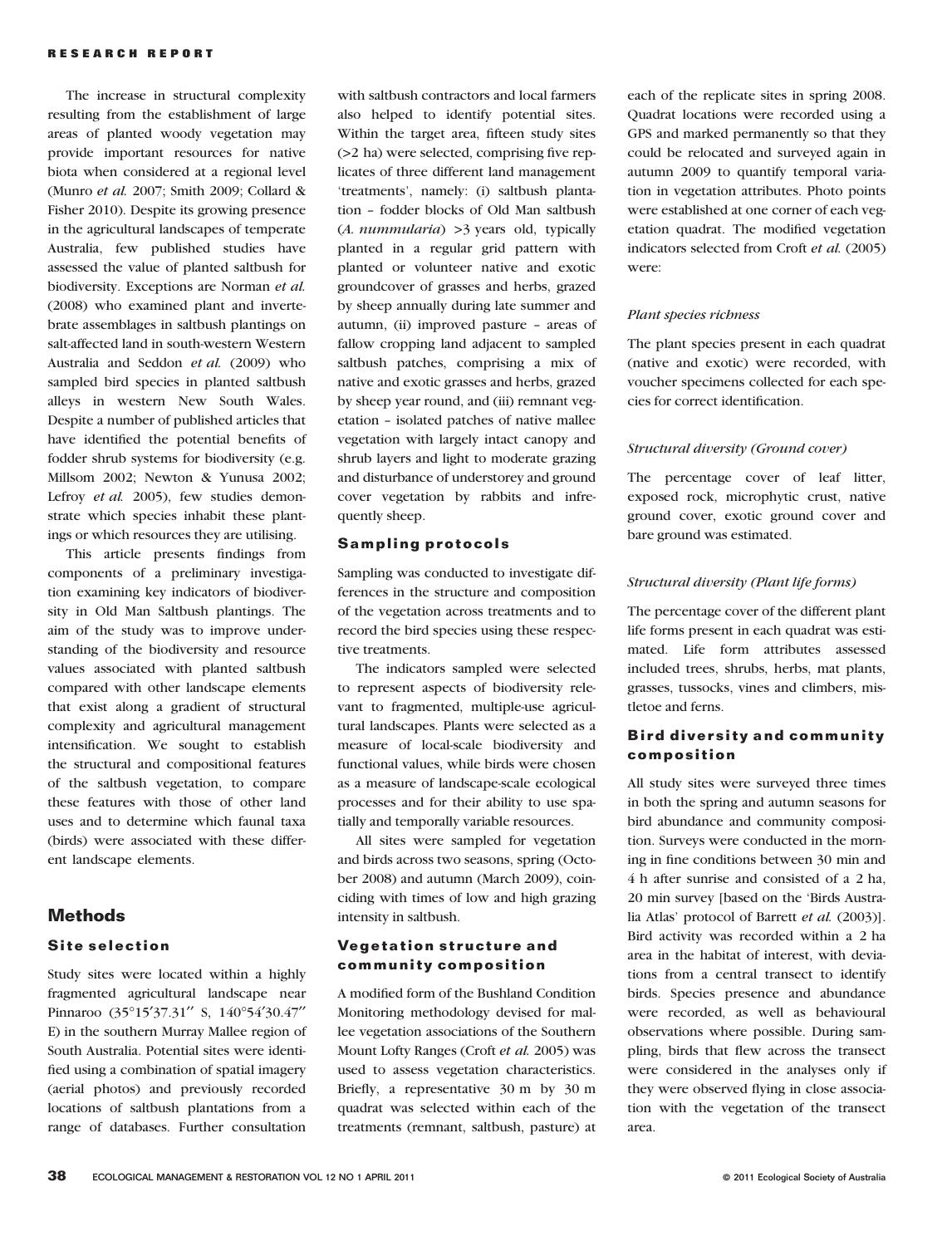## Data analysis

Plant species richness data (native and exotic species combined) and bird abundance and species richness data were compared across seasons and treatments with twoway crossed analysis of variance (ANOVA) using 'Statistix' version 8. Plant and bird species richness data were  $log(x + 1)$ transformed to address the distributional and variance assumptions required for linear models.

Analyses of the plant and bird community data (native and exotic species combined) were conducted using routines within the multivariate statistical package PRIMER v6 (Clarke & Gorley 2006). Plant data were in presence/absence form and required no transformation. Bird abundance data were pooled across the three repeat surveys within each season and 4th root transformed to reduce the influence of the abundant species.

Analyses for both plant and bird data were conducted on a resemblance matrix of Bray–Curtis similarity measures (Clarke & Gorley 2006). Graphical analyses of the relationships between replicate samples within the three treatments and across the two seasons were examined using the nonmetric multi-dimensional scaling (nMDS) routine.

To determine if there were differences in plant and bird composition and abundance resulting from treatment and/or seasonal effects, the data were analysed using the PERMANOVA+ procedure within PRI-MER v6. PERMANOVA+ is a permutational multivariate analysis of variance that is free from the assumptions of traditional parametric ANOVA procedures and allows analysis of complex experimental designs (Anderson 2001; McArdle & Anderson 2001). The data were analysed as a 2-factor fixed model design, with season and treatments as factors. The Monte Carlo permutation procedure within PERMANOVA+ was used to calculate the significance in each analysis. Where differences were identified, pairwise comparisons were conducted for treatments within each season, and seasons within each treatment.

Where PERMANOVA+ revealed significant differences between treatments or seasons, the bird species most responsible for these differences were then identified using the Similarity Percentage (SIMPER) routine (Clarke & Gorley 2006).

## **Results**

# Vegetation composition and structure

Overall, 89 plant species were recorded across all sites during spring and autumn sampling combined (Appendix S1). Of the 82 species that were able to be identified, 35 were native and 47 were exotic (Table 1). Purple Crassula (Crassula peduncularis) is listed as 'Rare' in South Australia and was recorded in three of the remnant sites in spring. Eighty-one species were recorded across all sites in spring 2008 and 35 species were recorded in autumn 2009. A total of 58 species was recorded in remnant sites (39 were exclusively in remnants), 38 species in saltbush sites (10 were exclusively in saltbush) and 35 species in pasture sites (11 were exclusively in pasture) across both seasons (Table 1).

Mean plant species richness (native + exotic) ranged from 23.4 per quadrat in remnant vegetation treatments in spring 2008 to 3.4 per quadrat in saltbush treatments in autumn 2009 (Table 1). There were significant differences in species richness (ANOVA,  $P < 0.05$ ) between treatments across seasons and between seasons across all treatments, although there was no significant interaction between main effects.

Mean plant species richness was significantly higher in remnants than in saltbush or pasture in both seasons. Mean species richness in saltbush was significantly higher than that in pasture in spring 2008, but not significantly different in autumn 2009 (*a priori* contrasts,  $P < 0.05$ ).

Changes in the vegetation structure (ground cover and plant life form cover) are evident from photo point images taken in spring 2008 and autumn 2009 (Fig. 1). Grazing of the saltbush sites in late summer and early autumn led to almost complete defoliation of the saltbush plants and the removal of most of the 'volunteer' herbaceous ground cover components between saltbush rows.

In spring 2008, the type and relative amount of ground cover varied between treatments (Table 1). Remnants had a higher proportion of microphytic crust and a lower proportion of introduced ground cover compared with saltbush and pasture treatments.

In autumn 2009, the relative cover of leaf litter increased in all treatments and the amount of exotic cover in saltbush and pasture treatments diminished compared with cover in spring 2008 (Table 1). Microphytic crust was present only in remnant sites in autumn.

More plant life forms were present in remnant sites than saltbush or pasture in both spring 2008 and autumn 2009 (Table 1). The reduction in total cover in saltbush and pasture sites in autumn 2009 was largely due to a reduction in cover of herbs and low grasses. Tall shrubs made up the highest proportion of plant life form cover in remnants in both spring and autumn and were absent from all other treatments.

The analysis of the vegetation data using nMDS revealed that the vegetation assemblages were generally well separated across treatments with the pasture being most dissimilar to the remnant vegetation and the saltbush intermediate to the two (Fig. 2). There was also evidence of differences in vegetation assemblages across seasons within each of the treatments and a close similarity between the saltbush and pasture treatments in the spring season (Fig. 2).

The two-way crossed PERMANOVA+ analysis confirmed the pattern evident in the nMDS. There were significant differences between treatments  $(F = 7.47)$ ,  $P = 0.0001$ ) and seasons  $(F = 10.61)$ ,  $P = 0.0001$ , although the significant interaction term  $(F = 2.07, P = 0.0193)$  suggested that these differences are dependent on which treatment and season combination is examined.

Subsequent pair-wise tests revealed that within the autumn season all treatments were significantly different from one another. In the spring season, the remnants were different from both the saltbush and pasture, but the saltbush and pasture treatments were not significantly different. The pair-wise tests across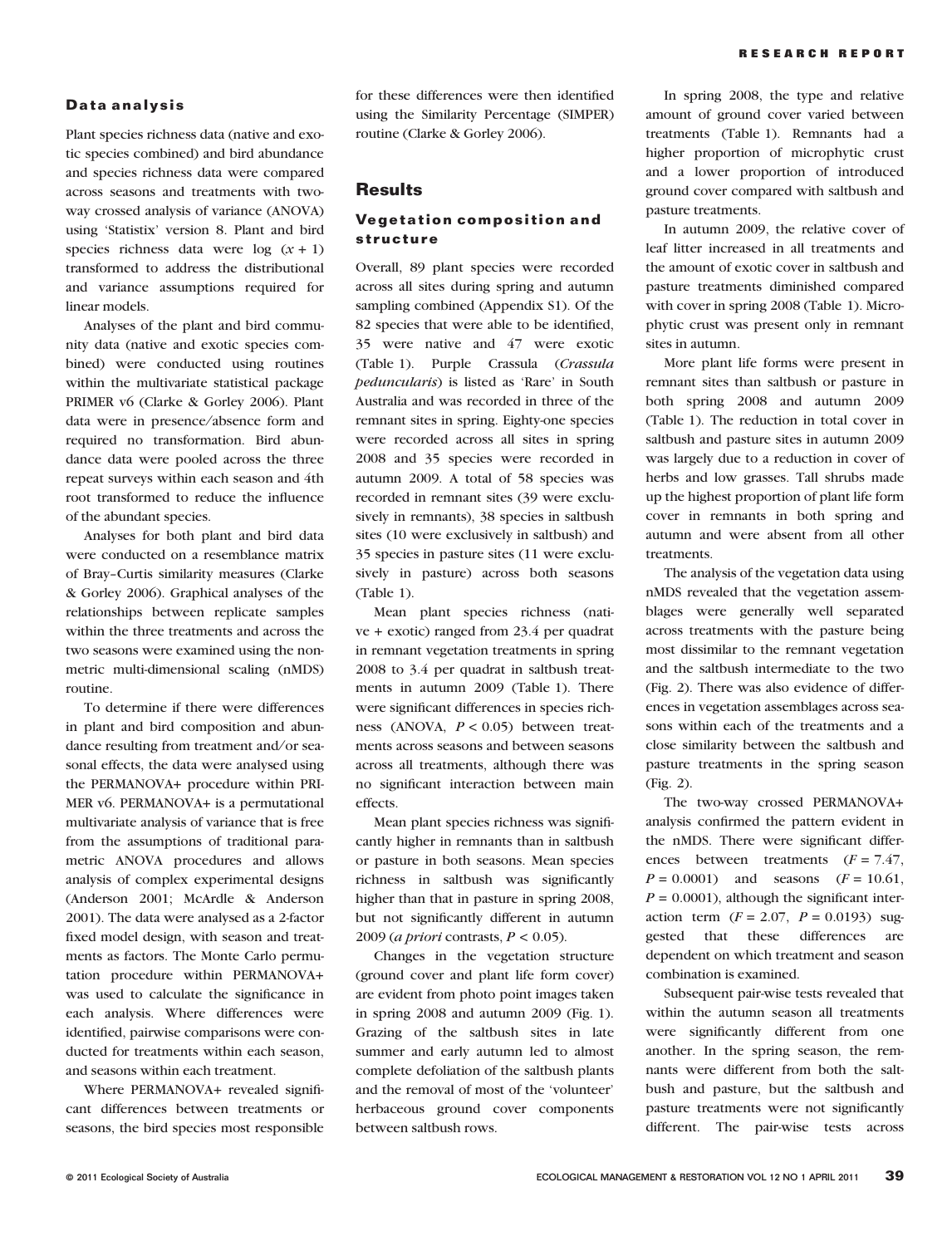| <b>Treatment</b>                              |                                                                                                                                                                                                                                                                                                               | Remnant                             |                          | Saltbush                          |                           | Pasture         |                     | All treatments†                |                |
|-----------------------------------------------|---------------------------------------------------------------------------------------------------------------------------------------------------------------------------------------------------------------------------------------------------------------------------------------------------------------|-------------------------------------|--------------------------|-----------------------------------|---------------------------|-----------------|---------------------|--------------------------------|----------------|
| Season                                        | Spring 08                                                                                                                                                                                                                                                                                                     | 80<br>Autumn                        | Spring 08                | Autumn 09                         | Spring 08                 | Autumn 09       | Spring 08           | Autumn 09                      | Grand Total    |
| Native species                                | 51                                                                                                                                                                                                                                                                                                            |                                     |                          |                                   |                           |                 |                     |                                |                |
| Exotic species                                | $\overline{0}$                                                                                                                                                                                                                                                                                                | $\sim$                              |                          |                                   | ო<br>ღ                    |                 | $\frac{4}{3}$       |                                | 357            |
| Unknown                                       | $\overline{\phantom{0}}$                                                                                                                                                                                                                                                                                      |                                     | $48 -$                   | $\alpha$ $\circ$ $\circ$ $\infty$ | $\overline{\phantom{0}}$  | $\alpha = 0$ is | $\overline{r}$      | $\frac{5}{2}$ in $\frac{1}{2}$ | $\overline{ }$ |
| All species                                   | 57                                                                                                                                                                                                                                                                                                            | $\infty$                            | 37                       |                                   | 27                        |                 | $\overline{\infty}$ | 35                             |                |
| Total species richness                        |                                                                                                                                                                                                                                                                                                               | 58 [39]                             |                          | 38 [10]                           |                           | 35 [11]         |                     | 89                             |                |
| Vlean species richness§<br>t(nmutue + antumn) | $23.4(1.5)$ <sup>a</sup>                                                                                                                                                                                                                                                                                      | 7.8 (0.6)                           | $17.0(1.1)$ <sup>c</sup> | $3.4(0.4)^d$                      | $10.0 (2.5)$ <sup>e</sup> | $4.0(1.3)^d$    |                     |                                |                |
| Ground cover¶                                 |                                                                                                                                                                                                                                                                                                               |                                     |                          |                                   |                           |                 |                     |                                |                |
| Leaf litter                                   |                                                                                                                                                                                                                                                                                                               | 36.0 (6.0)                          | 21.2 (10.8)              | 32.8 (14.6)                       | 15.8(6.3)                 | 29.4 (13.0)     |                     |                                |                |
| Microphytic crust                             | $\begin{array}{c} 16.2 & (3.7) \\ 28.8 & (6.7) \\ 2.2 & (0.8) \\ 11.8 & (4.7) \end{array}$                                                                                                                                                                                                                    | 32.0(5.1)                           | 1.0(0.0)                 | 0.0(0.0)                          | $0.0(0.0)$<br>1.0 $(0.0)$ | 0.0(0)          |                     |                                |                |
| Native cover                                  |                                                                                                                                                                                                                                                                                                               | 2.4(1.1)                            | 1.0(0.0)                 | 0.2(0.2)                          |                           | 4.0 (4.0)       |                     |                                |                |
| Exotic cover                                  |                                                                                                                                                                                                                                                                                                               | 1.6(0.9)                            | 38.0 (8.6)               | 1.8(0.8)                          | 57.6 (14.6)               | 0.2(8.7)        | т                   |                                |                |
| Plant life forms                              |                                                                                                                                                                                                                                                                                                               |                                     |                          |                                   |                           |                 |                     |                                |                |
| Tall mallee                                   | 3.8(4.4)                                                                                                                                                                                                                                                                                                      | 18.6 (6.9)                          |                          |                                   |                           |                 |                     |                                |                |
| Small mallee                                  | 0.5(2.1)                                                                                                                                                                                                                                                                                                      | 10.5(1.7)                           |                          |                                   |                           |                 |                     |                                |                |
| Tall shrubs                                   |                                                                                                                                                                                                                                                                                                               |                                     |                          |                                   |                           |                 |                     |                                |                |
| Medium shrubs                                 |                                                                                                                                                                                                                                                                                                               | $27.2(10.5)$<br>1.6 (0.7)           | 34.0 (9.1)               | 34 (9.8)                          |                           |                 |                     |                                |                |
| Small shrubs                                  |                                                                                                                                                                                                                                                                                                               |                                     | 7.0 (0.0)                | 2.2(2.0)                          |                           |                 |                     |                                |                |
| Herbs                                         |                                                                                                                                                                                                                                                                                                               | 1.8(0.9)                            | 17.0(1.2)                | 1.8(0.8)                          | 30.2(8.0)                 | 8.2 (4.1)       |                     |                                |                |
| Mat plants                                    | $\begin{array}{l} 1.85 \\ 1.87 \\ 1.87 \\ 1.87 \\ 1.87 \\ 1.87 \\ 1.87 \\ 1.87 \\ 1.87 \\ 1.87 \\ 1.87 \\ 1.87 \\ 1.87 \\ 1.87 \\ 1.87 \\ 1.87 \\ 1.87 \\ 1.87 \\ 1.87 \\ 1.87 \\ 1.87 \\ 1.87 \\ 1.87 \\ 1.87 \\ 1.87 \\ 1.87 \\ 1.87 \\ 1.87 \\ 1.87 \\ 1.87 \\ 1.87 \\ 1.87 \\ 1.87 \\ 1.87 \\ 1.87 \\ 1.$ |                                     |                          |                                   |                           |                 |                     |                                |                |
| Low grasses                                   |                                                                                                                                                                                                                                                                                                               |                                     | 17.4(4.2)                | 0.8(0.2)                          | 38.0 (3.4)                | 6.4(5.9)        |                     |                                |                |
| Low tussocks                                  |                                                                                                                                                                                                                                                                                                               |                                     | 2.0(1.0)                 |                                   |                           |                 |                     |                                |                |
| Vines, Climbers                               |                                                                                                                                                                                                                                                                                                               | $16(0.9)$<br>0.4 (0.2)<br>0.8 (0.2) | 1.0(0)                   |                                   |                           |                 |                     |                                |                |
| Count of plant life forms                     | $\overline{0}$                                                                                                                                                                                                                                                                                                | $\infty$                            | $\circ$                  | 4                                 | $\mathbf{\Omega}$         | $\mathbf{\sim}$ | J.                  |                                |                |

RESEARCH REPORT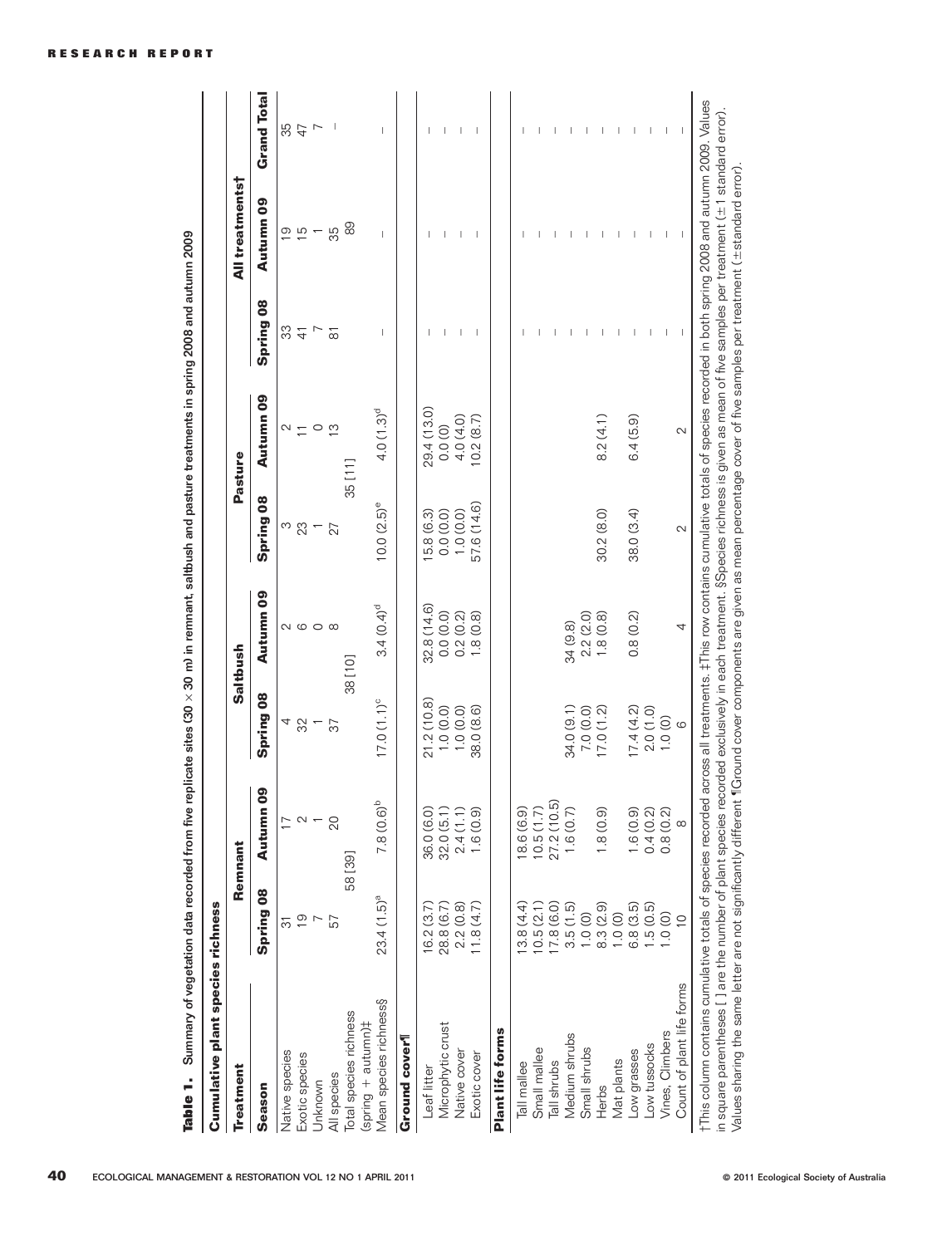

Figure 1. Photo point of the same saltbush planting prior to grazing (Spring 2008) and after grazing (Autumn 2009). The right hand photo taken in 2009 shows that an almost complete defoliation of saltbush plants and a reduction in volunteer groundcover occured following grazing.



Figure 2. Two-dimensional ordination (non-metric multi-dimensional scaling) of plant presence ⁄ absence data showing spring (shaded) and autumn (open) samples within each treatment.  $\triangle/\triangle$  = remnant,  $\bigcirc$  /  $\bigcirc$  = saltbush,  $\blacksquare$  /  $\square$ = pasture.

seasons within each treatment revealed significant seasonal differences ( $P < 0.05$ ) in vegetation from spring to autumn in all treatments.

### Bird community composition and structure

A total of 57 bird species was observed during spring and autumn surveys (Appendix S2). Of these species, 52 were recorded in spring 2008 and 35 species were recorded during autumn 2009 surveys (Table 2). Remnant, saltbush and pasture treatments contained a total of 50, 24 and 12 species respectively across both seasons. Five species that were recorded in the autumn surveys were not recorded in spring and 22 species that were recorded during spring surveys were not recorded during autumn (Table 2).

Thirty-two bird species were recorded only in remnant sites, four bird species: the Elegant Parrot (Neophema elegans), Singing Honeyeater (Lichenostomus virescens), Magpie-Lark (Grallina cyanoleuca) and Australian Kestrel (Falco cenchroides)

Table 2. Number of bird species (native and introduced) recorded in all remnants, saltbush and pasture sites in spring 2008 and autumn 2009. Numbers in parentheses indicate the number of species found exclusively in each treatment. Row and column totals are cumulative

|                           | Remnant | <b>Saltbush</b> | <b>Pasture</b> | <b>Total (cumulative)</b> |
|---------------------------|---------|-----------------|----------------|---------------------------|
| Spring 2008               | 45 (33) | 17(4)           | 10(1)          | 52 (22)                   |
| Autumn 2009               | 29(19)  | 15(3)           | 6(1)           | 35(5)                     |
| Total (spring and autumn) | 50 (32) | 24(4)           | 12(1)          | 57                        |

were found only in saltbush sites and one bird species, the Brown Songlark (Cinclorhamphus cruralis) was found only in pasture sites across both seasons. Nine species were recorded in at least one site across all three treatments (Appendix S2).

Four species listed as 'Rare' under Schedule 9 of the South Australian National Parks and Wildlife Act 1972 were recorded during the survey period. The Elegant Parrot was recorded in two of the saltbush sites in spring; the Hooded Robin (Melanodryas cucullata cucullata) was recorded in one remnant site in spring and in one saltbush site in autumn; the Restless Flycatcher (Myiagra inquieta) was recorded in one remnant site in spring and autumn and one saltbush site in spring; and the White-winged Chough (Corcorax melanorhamphos) was recorded in only one remnant site in autumn (Appendix S2). Two introduced bird species, the Common Starling (Sturnus vulgaris) and the House Sparrow (Passer domesticus) were recorded infrequently across all treatments in both seasons.

Despite the coarse seasonal differences evident from Table 2, there were no statistically significant differences between seasons (across all treatments) for bird species richness (ANOVA,  $F = 2.45$ ,  $P > 0.05$ ). However, using combined seasonal data, there were significant differences across all treatments for species richness (ANOVA,  $F = 26.04$ ,  $P < 0.05$ ). Mean species richness was significantly higher in remnant sites than in saltbush or pasture. Saltbush sites had significantly higher mean bird species richness than pasture sites  $(P < 0.05, Fig. 3)$ .

There was a significant difference in overall bird abundance between seasons (ANOVA,  $F = 6.89$ ,  $P < 0.05$ ) and across all treatments (ANOVA,  $F = 8.88$ ,  $P < 0.05$ ). There was no significant difference in total bird abundance between remnant and saltbush sites and remnant and pasture sites in spring 2009 ( $P > 0.05$ ). In spring, pasture sites had significantly lower total bird abundance than saltbush sites ( $P < 0.05$ ), with similar trends apparent across treatments in autumn 2009.

The analysis of the avian data using nMDS revealed that the bird assemblages were generally separated across land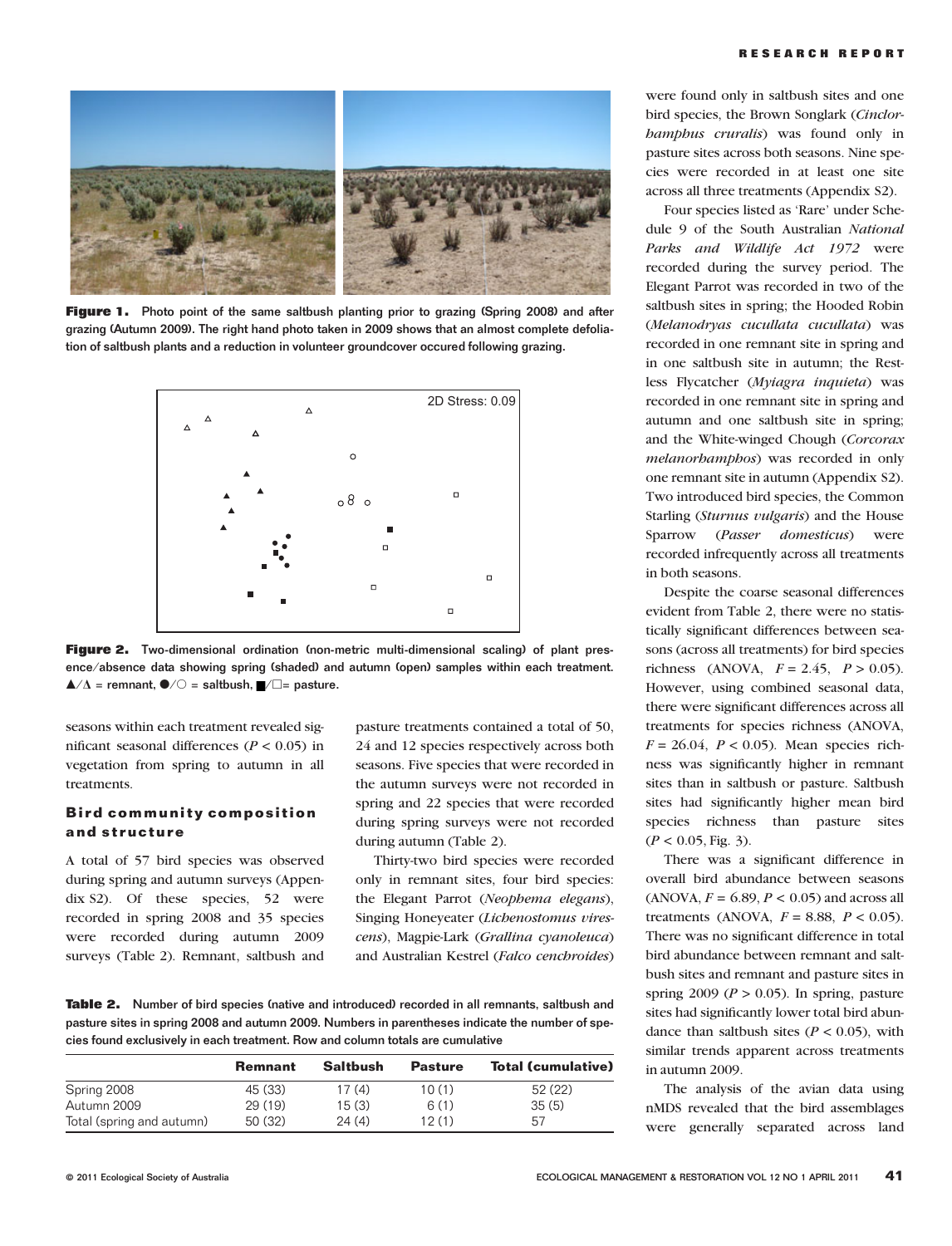

Figure 3. Mean  $(±1$  standard error) values for bird species richness (combined seasonal data) in remnant, saltbush and pasture treatments. Means sharing the same letter are not significantly different (a priori contrasts  $P > 0.05$ ).

management treatments. There was however, no strong indication of differences across seasons within each treatment  $(Fig. 4)$ .

PERMANOVA+ confirmed the general pattern displayed in the nMDS, revealing significant differences between bird assemblages in the different land use treatments  $(F = 6.47, P = 0.0001)$  but no seasonal differences ( $F = 0.77$ ,  $P = 0.18$ ). There was however, a significant treatment by season interaction term  $(F = 1.82, P = 0.0185)$ , indicating that differences in treatments were dependent on the season in which the surveys were conducted.

Pairwise tests of the levels of treatment within season revealed that the bird assemblages in the saltbush and pasture treatments were not significantly different in autumn ( $P > 0.05$ ). Bird assemblages in all other treatments were significantly different in both the spring and autumn seasons  $(P < 0.05)$ .

A similar suite of bird species contributed to a large proportion of the dissimilarity between sites in the different treatments and seasons (Appendix S3). Species contributing most to the dissimilarity between two treatments were typically present in both treatments, with differences due to higher or lower average abundance. Exceptions to this pattern were those species restricted to remnant sites such as the Yellow Thornbill (Acanthiza nana), Common Bronzewing (Phaps chalcoptera), Spotted Pardalote (Pardalotus punctatus) and Red Wattlebird (Anthochaera carunculata).

# **Discussion**

## Potential biodiversity values of saltbush

Naturally occurring chenopod shrublands in semi-arid areas provide habitat and



Figure 4. Two-dimensional ordination (non-metric multi-dimensional scaling) of fourth root transformed bird abundance data showing each treatment.  $\blacktriangle/\Delta$  = remnant,  $\blacklozenge$  /  $\bigcirc$  = saltbush,  $\blacksquare/\square$  = pasture. Shaded shapes are spring 2008 surveys and unshaded shapes are autumn 2009 surveys.

resources for a diverse range of native fauna. For example, biological surveys of the Olary Plains in South Australia found mammal, bird and reptile groups that are associated with different types of chenopod shrubland (Forward & Robinson 1996; Playfair et al. 1997). The dependence of some native species on shrubby vegetation systems suggests that planting such systems in agricultural areas may at least partially satisfy the habitat and resource requirements of these species. Changes to less intensive land management, coupled with predicted climate variability, may also provide opportunities for new species to colonise or move through the landscape.

Despite the fact that the study area lies approximately 100 km south of the natural distribution of Old Man Saltbush, a number of native bird species were recorded in saltbush plantings that were not observed in adjacent areas of pasture. It is uncertain whether these species are resident in the saltbush patches or if they are opportunistically and/or temporarily using resources provided by the saltbush. The current findings suggest that elements of these planted systems may provide at least partial habitat for native bird species, compared with more structurally simple and/or complex landscape elements.

Of particular interest was the observation of nesting Orange and White-fronted Chats in only saltbush sites during the spring 2008 survey, providing evidence of the potential value of these areas for native bird species that are naturally associated with shrub-layer vegetation. Seddon et al. (2009) also observed two species of chat (Orange and Crimson) feeding and sheltering in planted saltbush alleys in non-saline areas of the NSW Central Western Plains. The high abundance of such eruptive bird species is likely to change seasonally and annually, depending on climatic conditions in the study landscape and in surrounding areas. Conditions during sampling were typical of the seasonal climatic patterns of the region.

Most of the bird species recorded in saltbush were also recorded in one or both of the other two land uses, suggesting a degree of plasticity in their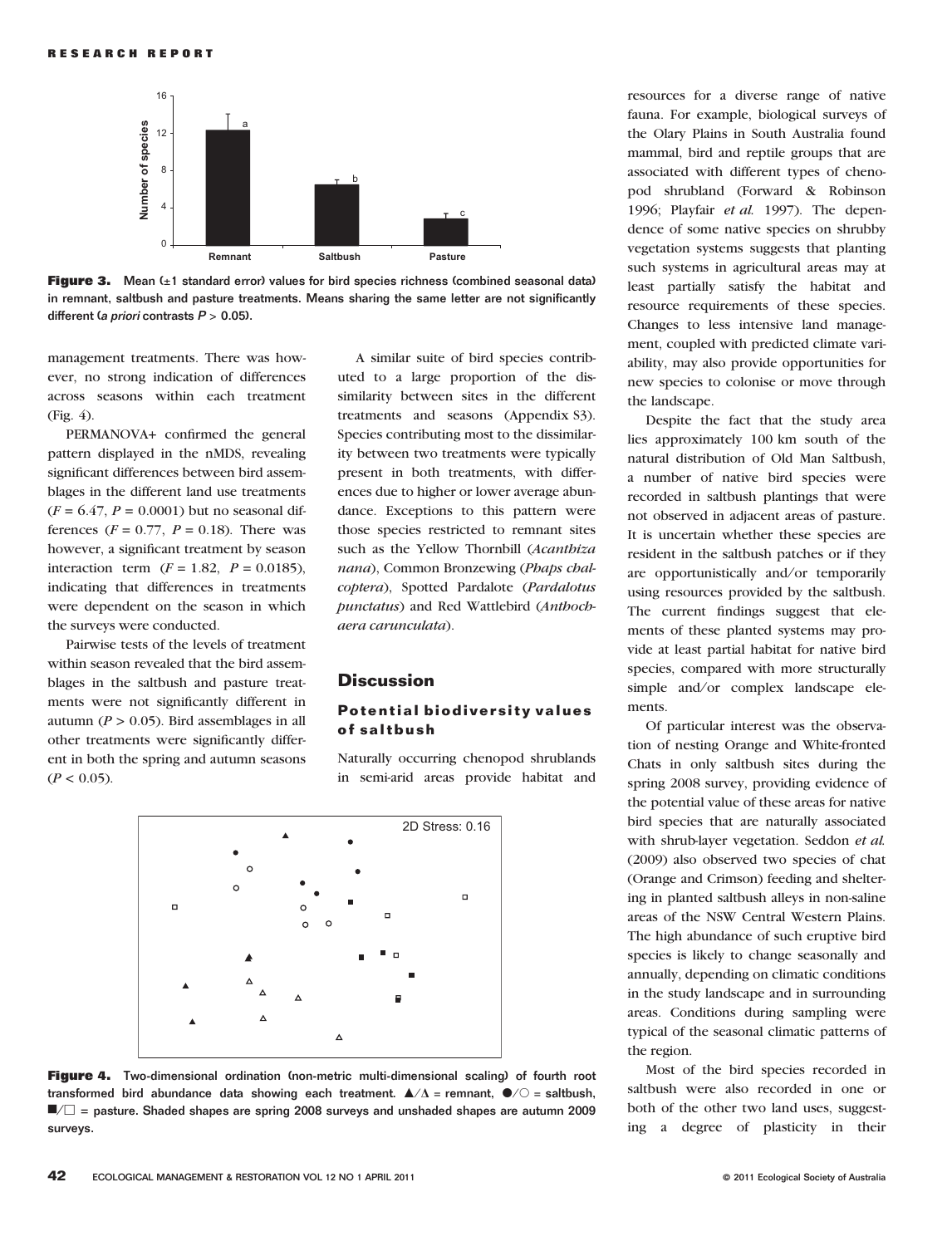behaviour and resource requirements in relation to the agricultural matrix. A large proportion of these species (42%) were habitat 'Generalists' (sensu Attwood et al. 2009) with very few 'Woodland specialists' observed in saltbush sites. The habitat requirements of the latter species are unlikely to be met by a grazed, monoculture of saltbush. Similarly, the small, isolated and modified remnants sampled in this study contained fewer species than could be expected in larger and less disturbed vegetation remnants in the landscape (e.g. Billiat or Ngarkat Conservation Parks).

The observations of three threatened bird species (the Elegant Parrot, Hooded Robin and Restless Flycatcher) and a range of other native birds in saltbush plantings in this study support the notion that these 'novel' ecosystems (sensu Hobbs et al. 2008) may also complement existing fragmented vegetation communities and thus potentially contribute to regional biodiversity conservation. These threatened species are not generally associated with shrubland habitat, rather they are typically found in habitat containing trees. Their presence in saltbush sites and complete absence from adjacent pasture sites, suggests that the saltbush may be providing them resources in the form of food, shelter or structure for perching. These threatened bird species exhibit features and behaviours consistent with 'Woodland generalists' proposed by Attwood et al. (2009).

Our findings are similar to those of Seddon et al. (2009) who showed higher species richness of birds in remnant vegetation compared with three year old saltbush alley plantings in central western New South Wales. Unlike these authors who found no difference in the number of bird species between saltbush and crop rotation (conventional) sites, we found significantly higher bird species richness in saltbush than in pasture treatments. Seddon et al. (2009) also sampled saltbush alleys (i.e. 15 m wide saltbush strips, alternating with 50 m wide strips of pasture), whereas contiguous blocks greater than 2 ha were sampled in the present study. The floristic diversity and structural complexity of the saltbush plantings compared with adjacent areas of pasture is likely to be the reason for this difference (Collard et al. 2009a).

# Resources available to birds in planted saltbush at different spatial and temporal scales

The preliminary observations from this study suggest that planted saltbush vegetation may play a role in providing resources for a range of native bird species, some of which are of conservation significance. Collard and Fisher (2010) propose some potential mechanisms by which planted fodder shrub systems can provide benefits to native fauna at different spatial scales. These benefits depend on the sheltering, foraging and nesting requirements of individual species at a site scale and the mobility, phenotypic plasticity and resilience of populations at a landscape scale. On-going investigations are underway on the specific resources that planted saltbush offers to different bird species and whether the plantings provide more than just an opportunistic resting stop or stepping stone between preferred habitats. Furthermore, seasonal differences in bird community composition suggest temporal variability and it is unclear how individual species respond to this.

Site-level attributes and wider landscape context are both important determinants of species' occurrence in agricultural landscapes (Lindenmayer & Hobbs 2004; Collard et al. 2009b). In particular, structural complexity is an important factor affecting the occurrence and abundance of different fauna species (Fischer et al. 2004; Munro et al. 2007). Findings from the present study suggest that the higher structural complexity of saltbush plantings (when compared with surrounding intensively managed pastures) and changes to vegetation structure caused by seasonal and/or management influences may have a significant effect on bird communities. As identified by other authors (e.g. Fischer et al. 2004; Munro et al. 2007), more information is needed on landscape factors as well as the habitat and resource requirements of different species to better inform the placement of planted woody perennial systems in farming landscapes.

#### Management considerations

Saltbush plantings are primarily established by land managers on non-saline lands in southern Australia as fodder crops. Intense grazing in these systems, typically during late summer and early autumn, is reflected in the large seasonal differences shown by plant and bird communities in the present study. Some of these differences may be due to the effects of season alone, rather than grazing management or a combination of both. Saltbush plants are able to recover from this annual heavy grazing pressure, however the prolonged reduction in vegetative structure and groundcover may affect other plant and animal species in different ways. For example, bird species associated with dense, shrubby vegetation (e.g. Inland Thornbill, Acanthiza apicalis) may be displaced or unable to survive while those favouring more open structure (e.g. Australian Magpie, Cracticus tibicen) may benefit. The timing and intensity of grazing in saltbush could be managed to better suit the requirements of some of these species, particularly those of higher conservation significance.

We have shown that saltbush plantings can enhance vegetation structural complexity compared with existing pasture systems and thus potentially provide resources for native fauna. Furthermore, 'volunteer' or planted groundcover components between saltbush rows have the potential to improve stock-carrying capacity, reduce soil erosion and enhance floristic diversity (Norman et al. 2008). The majority of the volunteer species present in the sampled saltbush plantings, including Old Man Saltbush, was exotic in origin and a number of them were declared weeds in South Australia. Whilst they may provide some resources for native fauna, consideration needs to be given to the possible consequences of weeds and potentially other vertebrate and invertebrate pests in saltbush plantings and the impacts of pest management on biodiversity values at local and regional scales.

Environmental benefits of saltbush plantings may be enhanced by other management improvements such as changes to the timing and intensity of grazing or by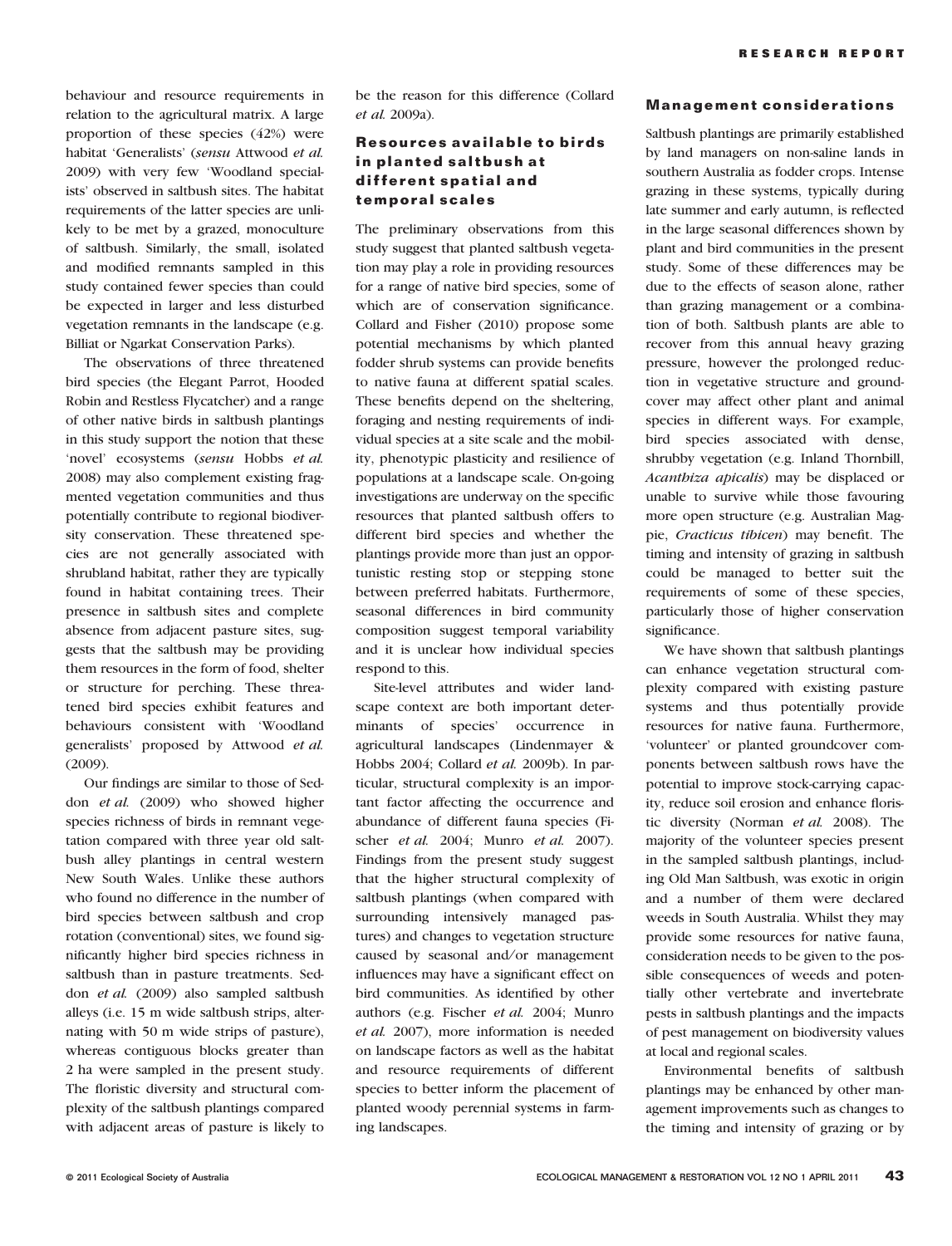incorporating more than one fodder shrub species. For example, mixed shrub-based forage systems are currently being explored as viable enterprises that are potentially more resilient in the face of climate change (Hobbs et al. 2009). The high productivity of saltbush on low fertility soils also makes it a potentially useful species for biosequestration in the light of emerging carbon markets (Hobbs 2009).

# Conclusion and future directions

The results presented here contribute to a greater understanding of the value of planted saltbush systems for biodiversity, compared with other better known landscape elements. We sampled only five sites in each land management treatment over the course of a year within a relatively small area of the South Australian Murray Mallee. There was also considerable variation in grazing management of saltbush and pasture sites, as well as differences in time since establishment for saltbush. Despite these experimental inconsistencies, statistically significant differences between treatments and seasons were detected for both plant and bird communities.

Opportunities exist to further quantify the biodiversity values of saltbush plantings in the study landscape and elsewhere. Subsequent work in the Murray Mallee is beginning to uncover details about how birds are actually using the resources on offer in these saltbush systems (e.g. food, shelter, feeding substrates, nesting material). Combining data on local-scale attributes (e.g. groundcover, plant life forms, grazing intensity) with landscape context information (e.g. composition and configuration of surrounding landscape elements), may also help to explain the observed patterns in faunal communities in planted saltbush systems. Such information would be useful to guide future decisions made by land owners and regional natural resource management bodies on the strategic placement and on-ground management of perennial fodder shrubs.

### Acknowledgements

We are grateful to the following people: landholders who allowed access to

sampling sites; Rowena Danks (Murray-Mallee Local Action Planning Group), Ray O'Malley, Greg Sweeney (SARDI) and Mike Bennell for assistance with site selection; Department for Environment and Heritage for supplying aerial photography; Ann-Marie Mabarrack and Kate Willing (Rural Solutions SA) for GIS and mapping support; Zita Stokes (Rural Solutions SA) for her useful comments. Thanks to staff from the Land and Biodiversity Conservation Division (within the former DWLBC) for their support and technical assistance. Funding for a significant amount of this work was provided through the SA Complementary State NRM Program 2008 ⁄ 2009 and the Future Farm Industries Co-operative Research Centre.

#### References

- Anderson M. J. (2001) A new method for nonparametric multivariate analysis of variance. Austral Ecology 26, 32–46.
- Attwood S. J., Park S. E., Maron M. et al. (2009) Declining birds in Australian agricultural landscapes may benefit from aspects of the European agri-environment model. Biological Conservation 142, 1981–1991.
- Barrett G., Silcocks A., Barry S., Cunningham R. and Poulter R. (2003) The New Atlas of Australian Birds. Royal Australasian Ornithologists Union, Melbourne.
- Bartel B. and Knight A. (2000) Old Man Saltbush: Farmer Experiences in Low Rainfall Systems. Primary Industries and Resources South Australia, Adelaide.
- Clarke K. R. and Gorley R. N. (2006) PRIMER v6: User Manual/Tutorial. PRIMER-E, Plymouth.
- Collard S. J. and Fisher A. M. (2010) Shrub-based plantings of woody perennial vegetation in temperate Australian agricultural landscapes: what benefits for native biodiversity? Ecological Management and Restoration 11, 31-35.
- Collard S. J., Fisher A. M. and McKenna D. J. (2009a) Biodiversity value of saltbush (Atriplex nummularia) plantings in mixed farming landscapes of the Southern Mallee, South Australia. DWLBC Technical Report 2009/27, Government of South Australia, through Department of Water, Land and Biodiversity Conservation, Adelaide.
- Collard S. J., LeBrocque A. F. and Zammit C. (2009b) Bird assemblages in fragmented agricultural landscapes: the role of small brigalow remnants and adjoining land uses. Biodiversity and Conservation 18, 1649-1670.
- Croft S. J., Pedler J. A. and Milne T. I. (2005) Bushland Condition Monitoring Manual: Southern Mount Lofty Ranges. The Nature Conservation Society of South Australia, Adelaide, SA.
- DWLBC (2008) Re-establishment of vegetation in South Australia 2008. DWLBC Report 2009/11. Department of Water, Land and Biodiversity Conservation, Adelaide.
- Fischer J., Lindenmayer D. B. and Fazey I. (2004) Appreciating ecological complexity: habitat contours as a conceptual landscape model. Conservation Biology 18, 1245-1253.
- Forward L. R. and Robinson A. C. (1996) A Biological Survey of the South Olary Plains, South Australia, 1991–1992. Biological Survey and Research, Natural Resources Group, Department of Environment and Natural Resources, Adelaide, SA.
- Hobbs R. J. (1993) Effects of landscape fragmentation on ecosystem processes in the western Australian wheatbelt. Biological Conservation 64, 193–201.
- Hobbs T. J. (2009) Regional industry potential for woody biomass crops in lower rainfall southern Australia. FloraSearch 3c. Report to the Joint Venture Agroforestry Program and Future Farm Industries CRC. Publication No. 09/045. Rural Industry Research and Development Corporation, Canberra, ACT.
- Hobbs R. J., Arico S., Aronson J. et al. (2008) Novel ecosystems: theoretical and management aspects of the new ecological world order. Global Ecology and Biogeography 15,  $1 - 7$ .
- Hobbs T. J., Bennell M. and Bartle J. (2009) Developing species for woody biomass crops in lower rainfall southern Australia. Flora-Search 3a. Report to the Joint Venture Agroforestry Program and Future Farm Industries CRC. Publication. No. 09/043. Rural Industry Research and Development Corporation, Canberra, ACT.
- Lefroy E. C. and Smith P. F. (2004) The biodiversity value of farming systems and agricultural landscapes. Pacific Conservation Biology 10, 80-87.
- Lefroy E. C., Flugge F., Avery A. and Hume I. (2005) Potential of current perennial plantbased farming systems to deliver salinity management outcomes and improve prospects for native biodiversity: a review. Australian Journal of Experimental Agriculture 45, 1357– 1367.
- Lindenmayer D. B. and Hobbs R. J. (2004) Fauna conservation in Australian plantation forests – a review. Biological Conservation 119, 151-168.
- McArdle B. H. and Anderson M. J. (2001) Fitting multivariate models to community data: a comment on distance-based redundancy analysis. Ecology 82, 290–297.
- McKenna D., Bennell M. and Mazanec R. (2009) Review of Atriplex nummularia Old Man Saltbush and its potential for domestication as a fodder plant in Australian dryland farming systems. In: Reviews of High Priority Species for Woody Biomass Crops in Lower Rainfall Southern Australia – FloraSearch 3b (eds T. J. Hobbs, J. Bartle and M. R. Bennell), pp. 97– 139. RIRDC Publication No. 09/044. Rural Industries Research and Development Corporation, Barton, ACT.
- Millsom D. A. (2002) Direct seeding of saltbush: landholder-driven initiatives. Ecological Management and Restoration 3, 156-166.
- MMLAP (2001). Murray Mallee Revegetation Plan. Murray Mallee Local Action Planning Association Inc., Murray Bridge.
- Morrison M., Durante J., Greig J. and Ward J. (2008). Encouraging Participation in Market